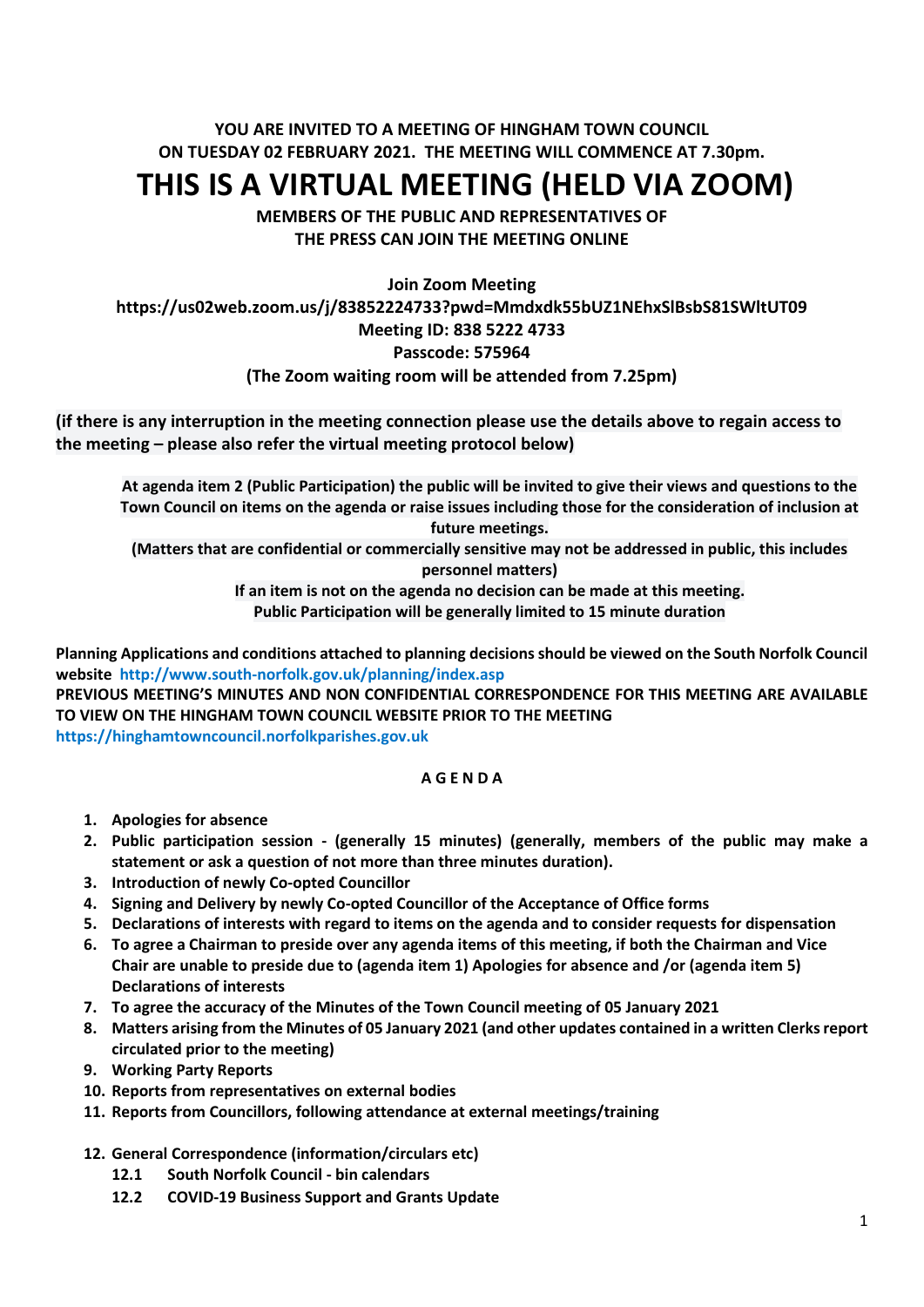- **12.3 Norwich Western Link project update**
- **12.4 Open letter to all Councillors and Staff of Town and Parish Councils from Cllr Sue Baxter, Chairman of the National Association of Local Councils**
- **12.5 Partner and Community Focus News Update January 2021**
- **12.6 Norfolk named pilot area for Project ADDER**
- **12.7 Norfolk ALC Bulletin**
- **12.8 The Armed Forces Covenant**
- **12.9 Norfolk Police - Scheme to help victims of domestic abuse access help is rolled out across Norfolk**
- **12.10 NALC Coronavirus Update**
- **12.11 Clayland Homes – GNLP update on site GNLP0298**
- **13. Correspondence (not for public inspection) as addressed directly to Hingham Town Council (from residents etc.)**
- **14. To discuss and agree any required responses/actions in relation to any item(s) of correspondence**
- **15. District Councillor's report**
- **16. County Councillor's report**

### **17. Planning Decisions**

- 17.1 2020/2245 Details for conditions 9, 10, 12 & 14 of 2020/1059 (9) surface water drainage (10) boundary treatment (12) details of service trenches & (14) water consumption Rowan House Bears Lane Hingham NR9 4LL - Approved
- 17.2 2020/2052 Erection of rear single storey extension and link to existing garage 25 Granary Way Hingham Norfolk NR9 4FA – approved with conditions n.b the application was amended to remove the conversion of the garage into living space

### **18. Planning Applications (as notified by SNC for consultation)**

- **18.1 2021/0133 Proposal: Notification for Prior Approval for a proposed change of use of an agricultural building to a dwellinghouse (QA) Location: Agricultural Building North Of The Old Dairy Watton Road Hingham Norfolk Application Type: Prior Notification - Agricultural to Residential**
- **19. Planning Appeals**

## **19.1 2020/0936 Location: Land East Of The Fields Hingham Norfolk**

### **Proposal: Self build dwelling and garage. - Application Type : Full Planning Permission**

n.b All the representations made on the application to South Norfolk Council have been forwarded to the Planning Inspectorate and the appellant. These will be considered by the Inspector when determining the appeal. If you wish to comment, or modify / withdraw your previous representations you can do so online at http://acp.planninginspectorate.gov.uk If you do not have access to the internet you can send your comments directly to Temple Quay House, 2 The Square, Bristol, BS1 6PN, quoting the appeal reference numbers APP/L2630/W/20/3263836

**20.** (other planning applications where the Town Council is not a consultee – for information only)

### **(ITEM 21 – 22 FINANCE)**

**21. To receive notification that the (limit for) section 137(4)(a) of the Local Government Act 1972 sum for parish and town councils in England for 2021/22 is £8.41 (compared to £8.32 for 2020/21, per local government elector)**

*n.b. Section 137 of the Local Government Act 1972 enables local councils to spend a limited amount of money for purposes for which they have no other specific statutory expenditure*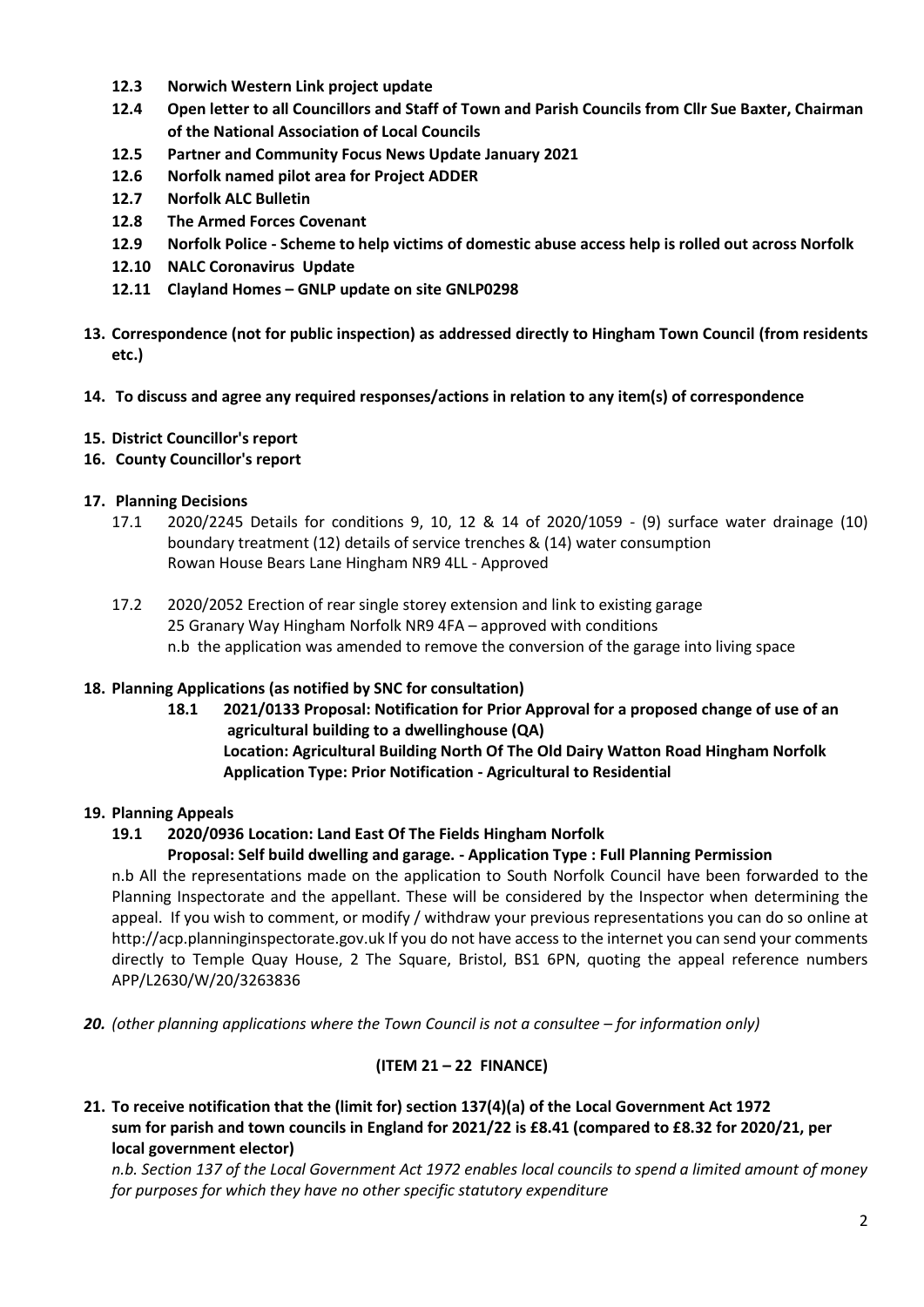| <b>ACCOUNTS FOR PAYMENT 05 JAN 2021</b> |  |                          |                                | VAT     |
|-----------------------------------------|--|--------------------------|--------------------------------|---------|
| <b>TOTAL</b>                            |  | <b>PAYEE</b>             | <b>DETAILS</b>                 |         |
| £887.11                                 |  | staff                    | WAGES (£870.94)                |         |
|                                         |  |                          | <b>CLEANING PRODUCT (9.20)</b> |         |
|                                         |  |                          | <b>BINBAGS (6.97)</b>          | £1.16   |
| £962.26                                 |  | staff                    | <b>WAGES</b>                   |         |
| £64.66                                  |  | <b>NEST</b>              | <b>PENSION</b>                 |         |
| £240.00                                 |  | COZENS (UK) LTD          | STREET LIGHT MAINTENANCE       | £40.00  |
| £688.32                                 |  | E-ON                     | <b>STREET LIGHT ENERGY</b>     | £114.72 |
| £1,280.00                               |  | <b>EASTERN TREE CARE</b> | <b>CHURCHYARD LIME</b>         |         |
| £74.41                                  |  | <b>NORFOLK COPIERS</b>   | <b>PRINTER RENTAL</b>          | £12.40  |
| £4,196.76                               |  | <b>TOTAL</b>             | <b>TOTAL VAT</b>               | £168.28 |

## **22. To approve Accounts for Payment (as below and any additional invoices received)**

- **23. To confirm that the newly co-opted Councillor has received a copy of the Good Councillor Guide, Code of Conduct, Standing Orders and Financial Regulations**
- **24. For the newly Co-opted Councillor to receive the "Registration of Pecuniary and Other Interests" forms which must be completed, signed and returned to the Clerk by 25 February 2021**
- **25. To receive the notification of the GNLP (Greater Norwich Local Plan) Regulation 19 consultation (open from 09.00 on Monday 1 February 2021 and close at 17.00 on Monday 15 March 2021), to discuss any issues regarding the GNLP, make suggestions regarding formulation a response to the consultation and agree any other actions**

n.b. Regulation 19 Consultation - Legal compliance and soundness. The purpose of the Regulation 19 stage of consultation of the Local Plan is to address the following questions: Has the plan been prepared in accordance with all legal and procedural requirements? Does the plan meet the prescribed tests of soundness?

- **26. To receive and discuss the Tree Survey, and agree any actions**
- **27. Proposal to allow a small section of the front of the old part of the cemetery to be seeded as a wildflower/bee area (including cutting, raking and plant species management to facilitate this), and suitable insect friendly planting to be undertaken by the cemetery entrance sign (using a small budget from the open space enhancement reserve fund allocation and/or seek external assistance and funding)**

#### Alison Doe Town Clerk 28 January 2021

Additional correspondence and planning applications may also be considered at the meeting

Matters arising from the minutes of the meeting of 05 Jan 2021 Min

- 12 The Hingham Road Safety Campaign group have been invited to attend a meeting of the Town Council when these meetings are able to be held in person
- 23 The Parish Precept request form was submitted to SNC prior to the deadline and an acknowledgement was received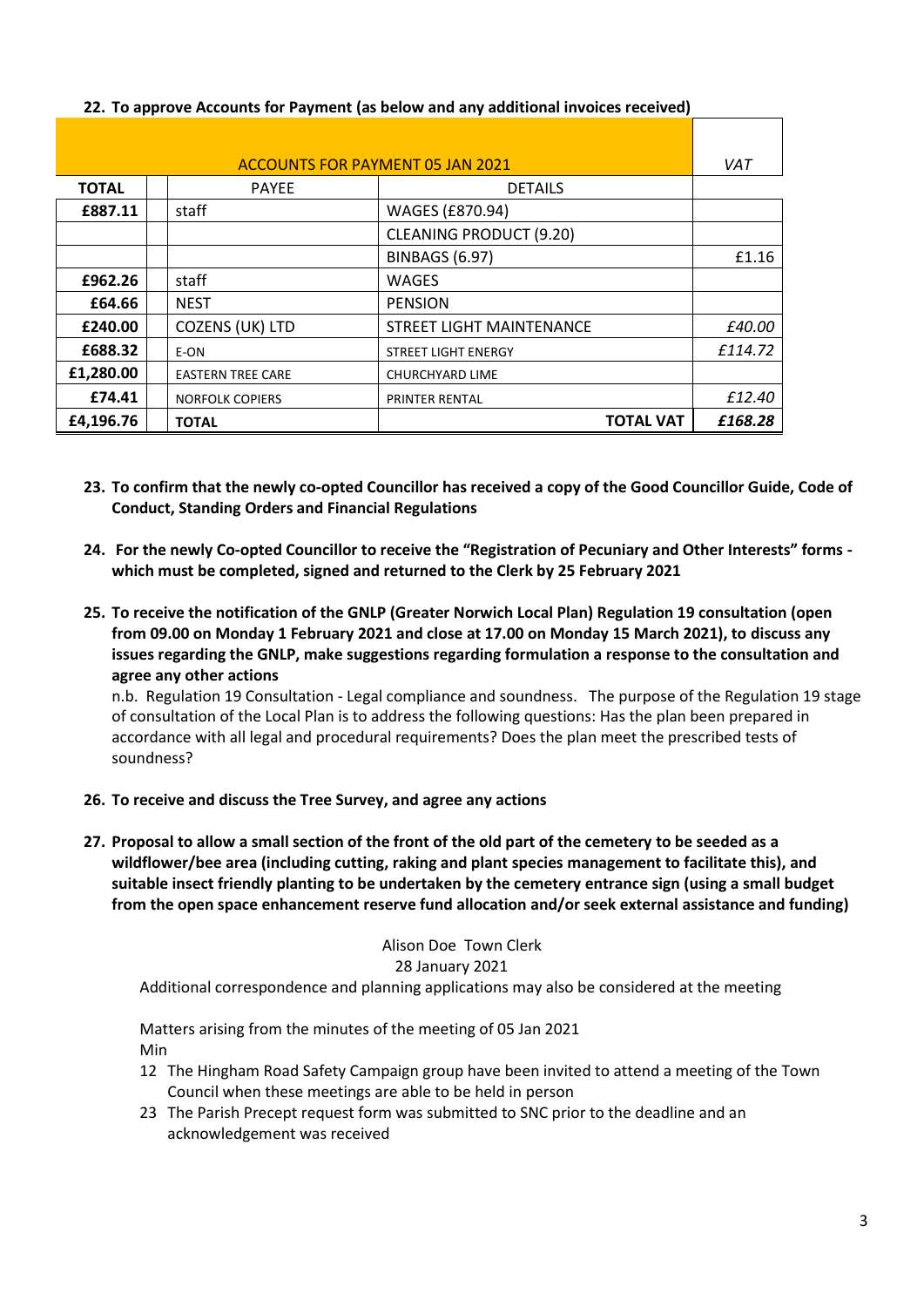## **Virtual/Remote Meetings Protocol**

LAPCP Regulations 2020 Part 2 Reg 5 (2) (3) & (4

**Members(including members of the public) in remote attendance attends the meeting at any time if all of the conditions in subsection are satisfied:**

**(a) to hear, and where practicable see, and be so heard and, where practicable, be seen by, the other members in attendance,**

**(b) to hear, and where practicable see, and be so heard and, where practicable, be seen by, any members of the public entitled to attend the meeting in order to exercise a right to speak at the meeting, and**

**(c) to be so heard and, where practicable, be seen by any other members of the public attending the meeting.**

The Chair to remind everyone to be respectful and courteous to each other, Councillors and staff to act with professionalism

All attendees are requested to be located where there is minimal background noise and visual disturbance

Roll call to be taken at the beginning of the meeting to determine those Councillors present for those who do not have a video link

All attendees (Councillors, staff and the public) are requested to mute their device when they are not speaking

Councillors to use video link if possible

Councillors wishing to speak are requested to clearly raise their hand

Public wishing to speak during public participation session please raise a hand (if using video link) or give a clear audible signal to the Chairman

Please do not use the "chat" function

Councillors to state their name when they are speaking for those who do not have a video link

Votes taken to be read back to ensure everyone's vote is recorded accurately

If Councillors are intending to participate but are unable to access the meeting, they must email the Clerk to advise. If the Councillors are still unable to access the meeting for it's duration, then it will be taken that apologies have been given

Participants of the meeting who lose connection during the meeting and are unable to regain access to the meeting will be deemed as having left the meeting. In this case Councillors will be unable to cast a vote on any remaining agenda items